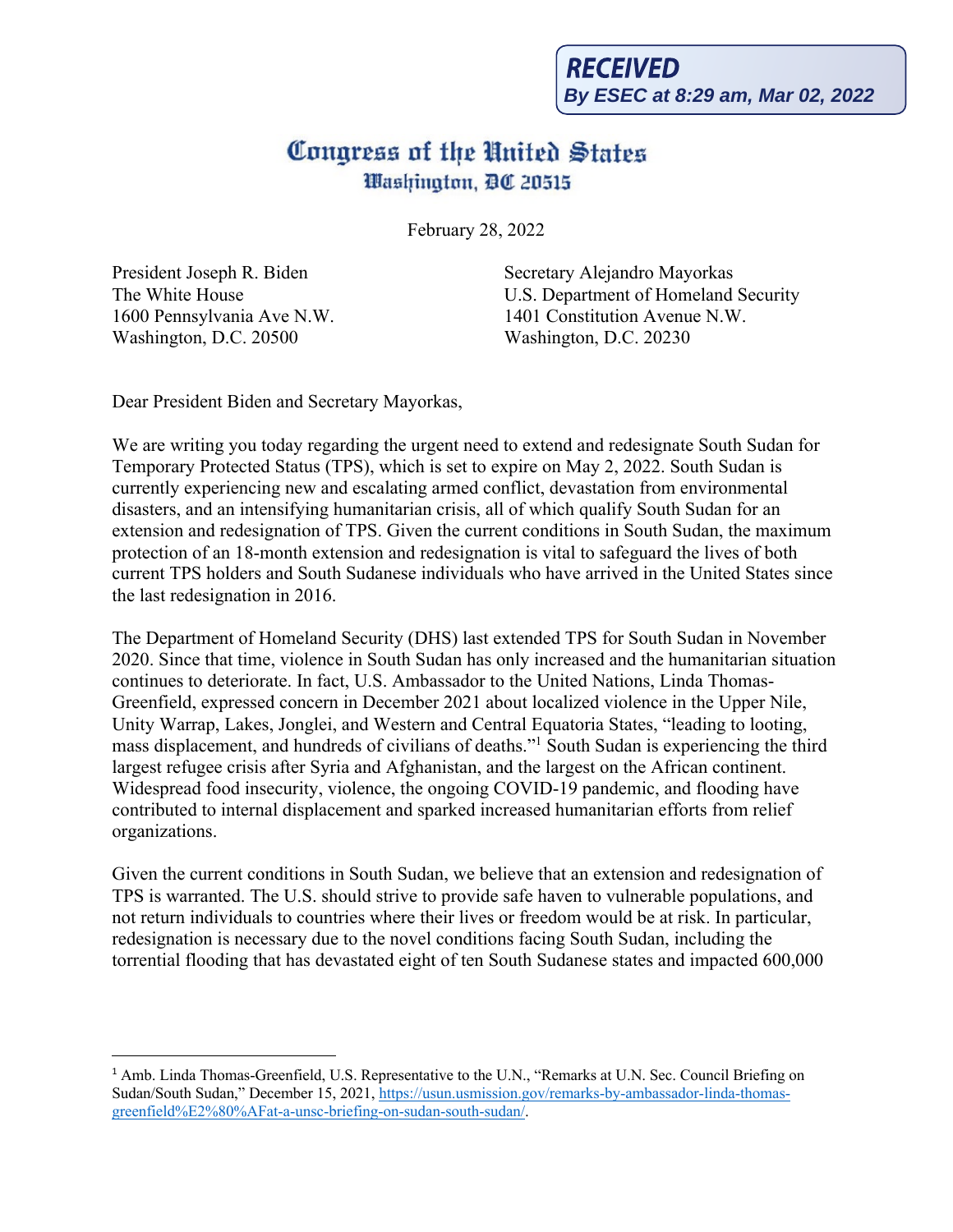people since October 2021.2 In fact, since the November 2020 extension, the number of displaced individuals has risen from an estimated 3.9 million to 4.3 million, with children accounting for 63 percent of those refugees.3

Returning individuals to South Sudan will endanger their personal safety. The Biden administration has stated that championing America's values and human rights is one of its top priorities. We believe that allowing South Sudanese individuals to stay in the U.S. would demonstrate our commitment to human rights and provide them with the stability and safety they would not experience in South Sudan.

We strongly urge you to extend and redesignate South Sudan for Temporary Protected Status. Thank you for your timely consideration, and we look forward to your response.

Sincerely,

Carne

Chellie Pingree Member of Congress

James P. McGovern Member of Congress

Eleanor Holmes Norton Member of Congress

Linda T. Sánchez Member of Congress

Jamaal Bowman, Ed.D. Member of Congress

C.A. Dutch Ruppersberger Member of Congress

Barbara Lee Member of Congress

Rick Larsen Member of Congress Rashida Tlaib Member of Congress

Juan Vargas Member of Congress

Nydia M. Velázquez Member of Congress

Bonnie Watson Coleman Member of Congress

Raúl M. Grijalva Member of Congress

Sara Jacobs Member of Congress

Gregory W. Meeks Member of Congress

<sup>&</sup>lt;sup>2</sup> "South Sudan floods wreak havoc on vulnerable communities," The UN Refugee Agency, 2021, https://www.unhcr.org/en-us/news/briefing/2021/10/616e89034/south-sudan-floods-wreak-havoc-vulnerablecommunities.html.

<sup>3</sup> "South Sudan Refugee Crisis", The UN Refugee Agency, 2.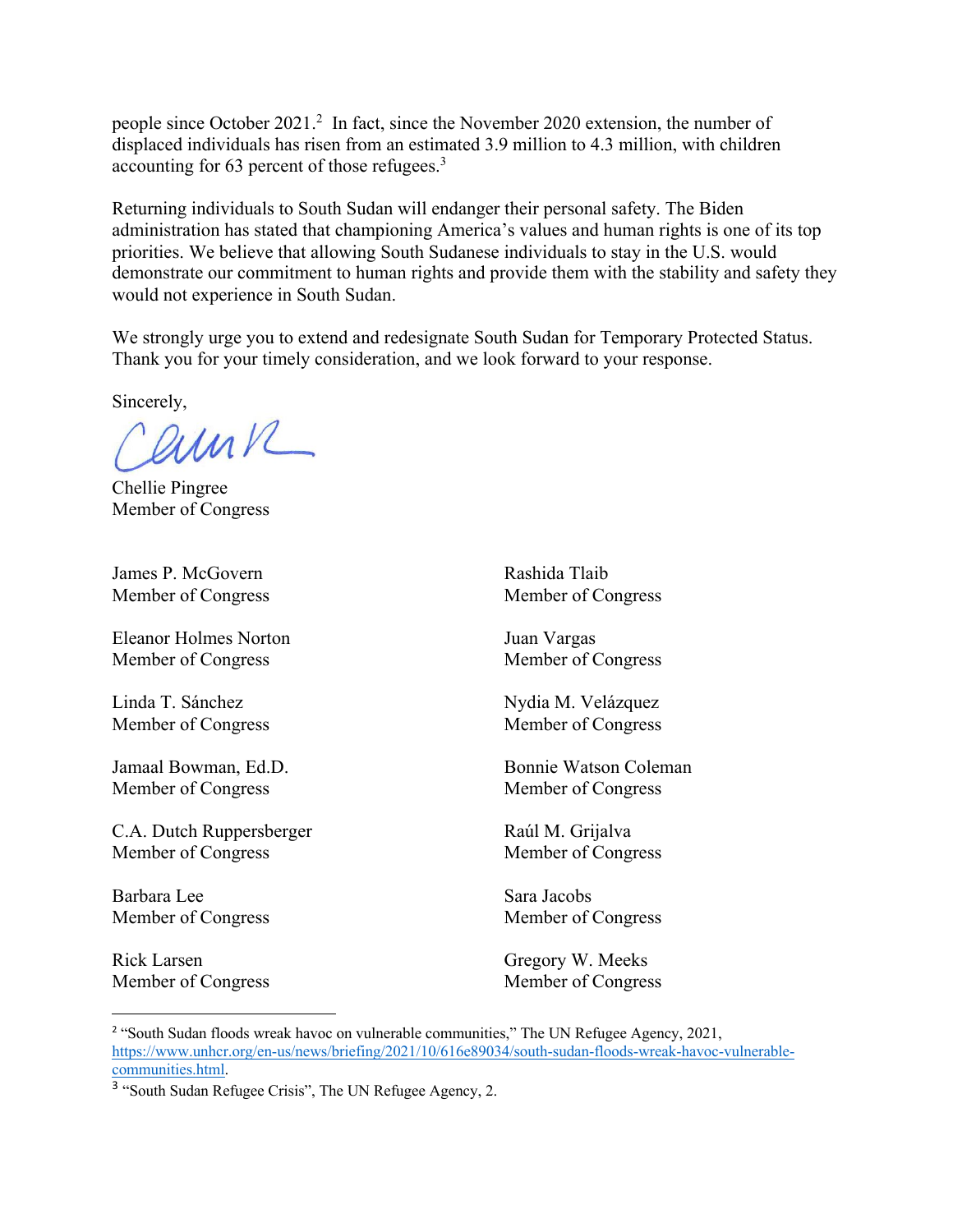André Carson Member of Congress

Jimmy Gomez Member of Congress

Dina Titus Member of Congress

Grace Meng Member of Congress

Anthony G. Brown Member of Congress

Yvette D. Clarke Member of Congress

Jerry McNerney Member of Congress

Jamie Raskin Member of Congress

Ayanna Pressley Member of Congress

Dwight Evans Member of Congress Alexandria Ocasio-Cortez Member of Congress

Pramila Jayapal Member of Congress

Adam Smith Member of Congress

Nikema Williams Member of Congress

Betty McCollum Member of Congress

Marilyn Strickland Member of Congress

Colin Allred Member of Congress

Donald M. Payne, Jr. Member of Congress

Jesús G. "Chuy" García Member of Congress

Abigail D. Spanberger Member of Congress